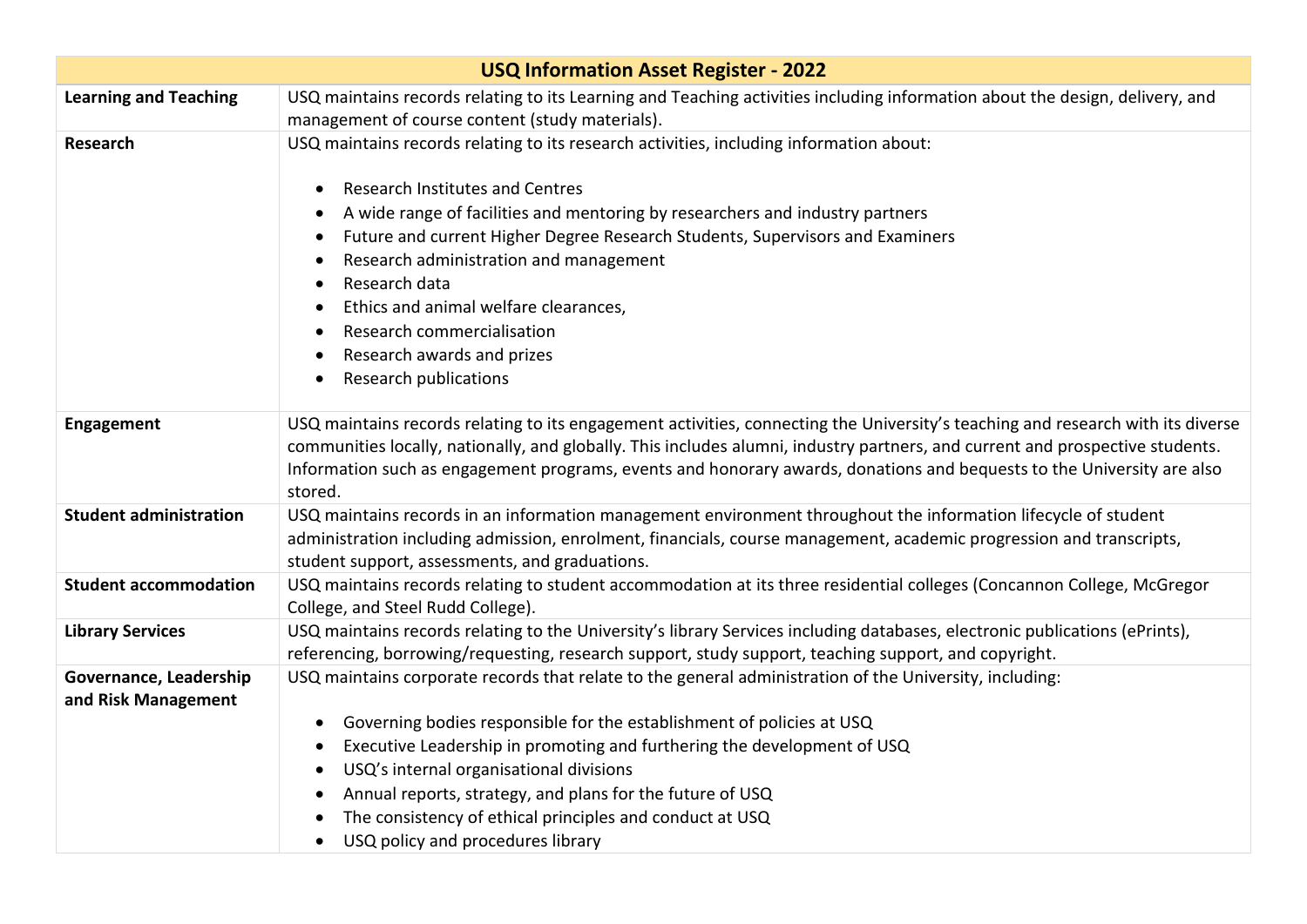|                              | <b>Financial Services</b><br>$\bullet$                                                                                                                                               |
|------------------------------|--------------------------------------------------------------------------------------------------------------------------------------------------------------------------------------|
|                              | Enterprise risk and business continuity                                                                                                                                              |
|                              | Staff records<br>$\bullet$                                                                                                                                                           |
|                              | Occupational Health and Safety                                                                                                                                                       |
|                              | <b>Internal Audit</b><br>$\bullet$                                                                                                                                                   |
|                              | <b>Asset Management</b><br>$\bullet$                                                                                                                                                 |
| <b>ICT Management</b>        | USQ maintains records relating to information and communication security and architecture management, including:                                                                     |
|                              | <b>Student Accounts</b><br>$\bullet$                                                                                                                                                 |
|                              | <b>ICT Service Desk</b><br>$\bullet$                                                                                                                                                 |
|                              | <b>Cyber Security and Safety</b><br>$\bullet$                                                                                                                                        |
|                              | <b>USQ Systems</b><br>$\bullet$                                                                                                                                                      |
|                              | Computer Labs                                                                                                                                                                        |
|                              | Wireless Internet<br>$\bullet$                                                                                                                                                       |
|                              | <b>ICT Training</b>                                                                                                                                                                  |
|                              | Hardware and Software                                                                                                                                                                |
|                              | Systems Maintenance and Performance Monitoring<br>$\bullet$                                                                                                                          |
|                              | <b>Configuration Management</b><br>$\bullet$                                                                                                                                         |
|                              | <b>Change Management</b><br>$\bullet$                                                                                                                                                |
| <b>Facilities Management</b> | USQ maintains records relating to the planning, development, and management of the University's physical environment and<br>specialist services across the USQ locations, including: |
|                              | <b>Campus Safety and Security</b><br>$\bullet$                                                                                                                                       |
|                              | Intercampus Shuttle-bus Services<br>$\bullet$                                                                                                                                        |
|                              | <b>Facilities Hire and Leasing Events</b><br>$\bullet$                                                                                                                               |
|                              | <b>Environment and Sustainability</b><br>$\bullet$                                                                                                                                   |
|                              | <b>Fire Safety</b><br>$\bullet$                                                                                                                                                      |
|                              | <b>Access Control</b><br>$\bullet$                                                                                                                                                   |
|                              | <b>Security Patrols</b>                                                                                                                                                              |
|                              | Parking and Traffic Management                                                                                                                                                       |
|                              | <b>Space Audits</b><br>$\bullet$                                                                                                                                                     |
|                              |                                                                                                                                                                                      |